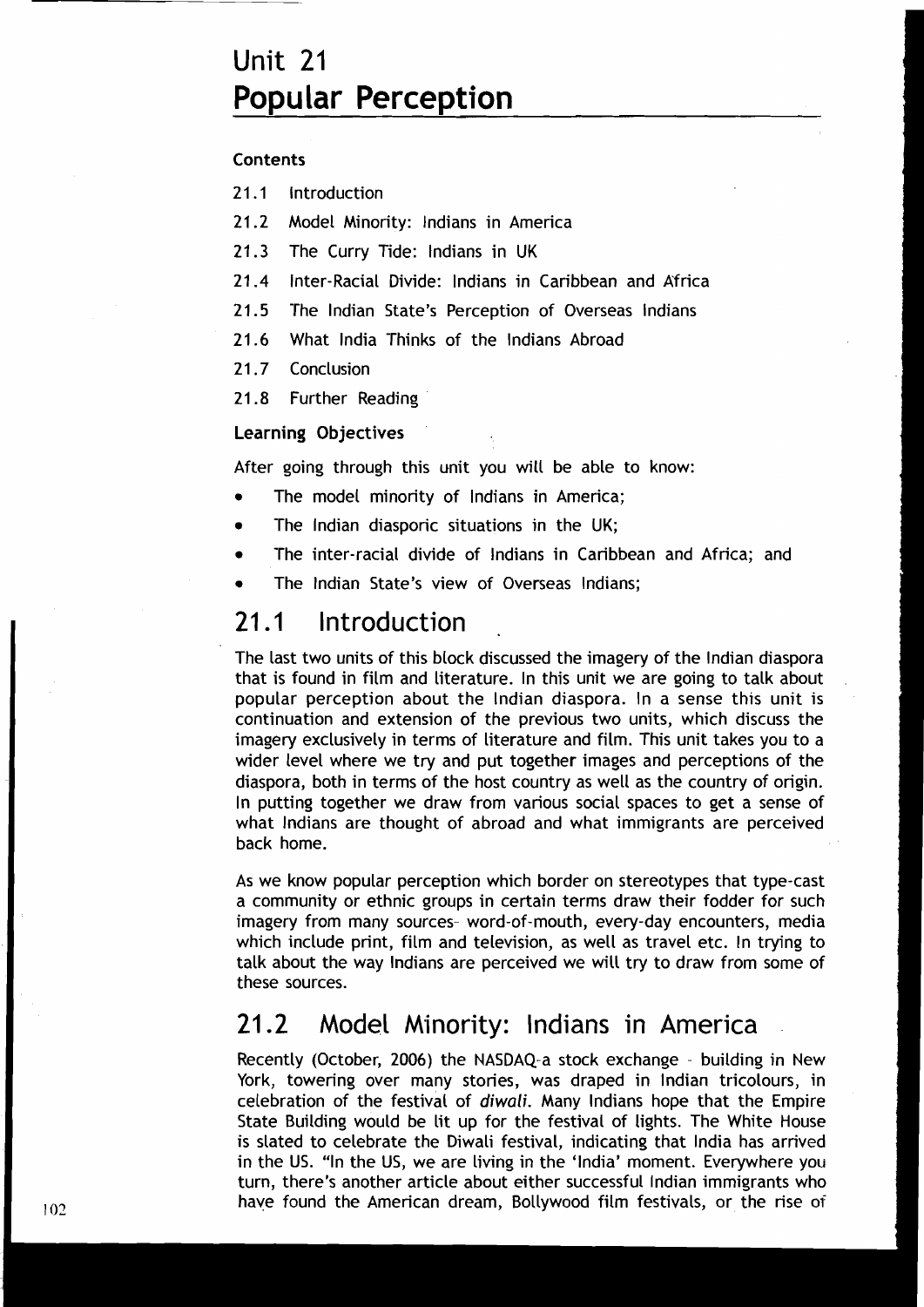high-tech economic India, and the loss of American jobs to outsourcing. lndia - and South Asia - has never before made such an impression on the American psyche" (Budhos: 2004).

The lndian images and people are now part of every-day life. Not just the convenient store owner and the gas station owner or the Patels who own most of the motel industry. Incidentally, Gujaratis, mainly Patels, now own 21, 000 of the 53, 000 hotels and motels in US, worth \$40 billion. Apart from this, lndians are seen on television not just as caricatures of lndianness but as part of mainstream America, whether it is the political analyst and journalist Farred Zakharia or the medical correspondent and war reporter Sanjay Gupta.Writers such as Salman Rushdie, V.S.Naipaul, Rohantan Mistry among others had put the lndian diaspora on the map of literature. Jumpha Lahari won the Pulitzer , the most coveted literary prize in America, for 'distinguished fiction by an American author, preferably dealing with American life.' The recent Booker Prize was won by America based lndian writer Kiran Desai, yet again bringing to the fore the achievements of the lndian diaspora. Film makers like Night Shyamalan of Sixth Sense fame, and Shekhar Kapoor who made the movie Elizebeth and scores of other successful lndians are making lndian Diaspora ever so much more visible. As New York magazine reported in one of its articles lndia has now acquired "cool quotient". "Indeed, America has become so South Asianized that **Newsweek** recently ran a cluster of articles under the rubric 'American Masala', declaring in the subtitle of the influence of the Subcontinent on the superpower: 'They've changed the way we eat, dress, work and play.' Most Americans take the presence of **chai** on the menu at Starbucks for granted (if in versions as alien to the lndian original as a vanilla-flavoured and iced). Many are becoming comfortable with lndian music, whether of the 'Asian dub' variety, remixed with hip-hop or listened to straight. 'Basement Bhangra' at SOB'S in New York, presided over by disc-jockey queen DJ Rekha, just named the 'best DJ in New York' by **Time Out New York** magazine, has been dubbed 'the best party in NYC' by **New York** magazine. The latest fitness craze in California is the 'Masala Bhangra Workout'. Hindi film songs have begun to appear in the most unlikely venues, from the popular television series **The Sopranos** to Lata Mangeshkar singing on the soundtrack of **Eternal Sunshine of the Spotless Mind,** starring Jim Carrey and Kate Winslet" (ibid).

"Real-life films such as **Monsoon Wedding** and **Bend it Like Beckham** have been extraordinarily successful not only because each was, in its own right, simply a great film, but also because the lndians portrayed in these films are so much like, well, everyone else. These movies, both made by lndian diaspora women directors, depict lndians at home in the globalized world, whether it's the trials and tribulations of a young woman negotiating conflicting expectations between her lndian immigrant home and her British teen environment in **Bend it Like Beckham** or a young woman juggling the conflicting expectations of patriarchal family values under siege, an American **desi** husband-to-be and her own desires in **Monsoon Wedding"(1bid).** 

lndians in the USA are one of the largest among the groups of lndian diaspora, numbering about 2.5 million, and probably the one of the most well off - their median income is 1.5 times that of the host country. They are well represented in all walks of life, but particularly so in academia, information technology and medicine. There were over 4,000 PI0 professors and 33,000 Indian-born students in American universities in 1997-98. The American Association of the Physicians of lndian Origin boasts a membership of 35,000. In 2000, Fortune magazine estimated the wealth generated by Indian Silicon Valley entrepreneurs at around \$250 billion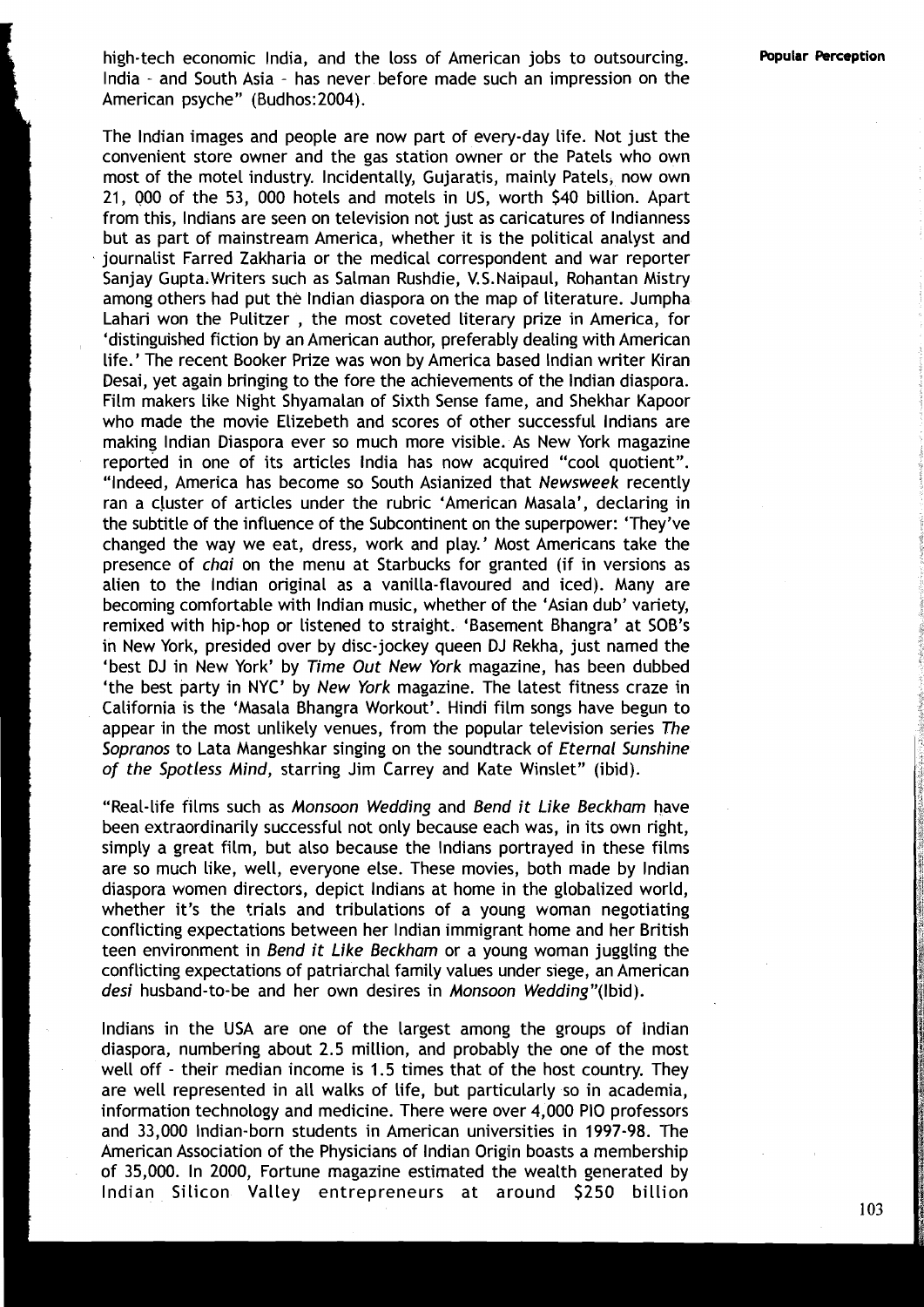**India and Indian Diaspora:** (www.wikipedia.org). "Addressing the Indian American Forum of Political<br>Images and Perceptions Folucation in Sentember 1997, Jesse Helms, the senator from North Carolina **Images and Perceptions** Education in September 1997, Jesse Helms, the senator from North Carolina, acclaimed: "lndian Americans represent the best and the brightest the United States has to offer." Over the last decade, such lavish praise has become commonplace as lndians shot to prominence in the U.S. If in lndia newspapers prominently featured Bill Clinton's visits, The New York Times carried a Long story about Neera Tanden, a second generation lndian who managed Hillary Clinton's Senate campaign. Jhumpa Lahiri figured on the covers of literary magazines. And so on. All this cannot be explained merely by the 106 per cent growth in the lndian population since 1990. Much more important is the status afforded to Indians as a "model minority" (Ramana,  $2001$ .

> This presence of lndia in America's popular consciousness in a positive sense as successful immigrants and model minority is of recent origin. In early 1900s when Sikhs immigrated into US, they were thought to sully the white Anglo-Saxon culture. There was fear that they would steal their jobs. They could not buy any land and were virtually forced to leave; many left for Canada. Since this early migration things have changed. The working class population was replaced by educated professionals in the 1960s.The US immigration policy, Vijay Prasad argues, was deliberate in its choice with respect to immigrants from India. In his book The Karma of Brown Folk, Prashad points out "that the cross-section of lndians in the U.S. is not some random mixture of typical inhabitants of the sub-continent, nor chosen by a process of natural or cultural selection, but a sample carefully selected by immigration laws"(ibid). The educated upwardly mobile Indian emigrants Prashad says were apolitical and passive: "absorbed in the pursuit of pleasure and success without a developed social consciousness" (quoted in Ramna, 2001).

> The successful lndian professional who is a bit of nerd and who is so brainy that he has to hold cup of coffee to his forehead to heat it up, is epitomized by characters such as Ashok in the cartoon strip Dilbert. The nerdy professional, who is sexless and is incapable of fun is partly demolished by the character Kumar in Harold and Kumar Go To White Castle. The movie has as its main leads a Chinese American and lndian American, Harold and Kumar respectively. Harold is bored with his job as investment banker while Kumar has little heart in pursuing a career in medicine, unlike his father who is a surgeon. While Kumar is not exactly your nerdy lndian geek he still fits in the streotype that is played over and over again both in the imaginations of lndians and Americans at large where second generation lndians struggle between individual aspirations and family pressure. There are other images, and not so complimentary that dot the landscape of American popular consciousness. Apu, the character from the very popular animated series, Simpsons, fits the convenience store owner end of the spectrum. There appear to be class differences within the lndian American community, with earlier professional immigrants looking down upon workingclass communities who are later first generation immigrants. Gujarati shopkeepers and Punjabi cab drivers are common stereotypes of the latter 'community.

> Things may have changed a bit from the highly orientalistic perspective of India-of snake charmers, Maharajas, and of spirituality and Yoga. The spiritual element has contemporary twist, in this new age fondness for all things alternative and traditional, which can be seen in the success of modern gurus like Deepak Chopra and to some extent to previous ones like Rajneeshthe Osho. However, the general ignorance which stems from a largely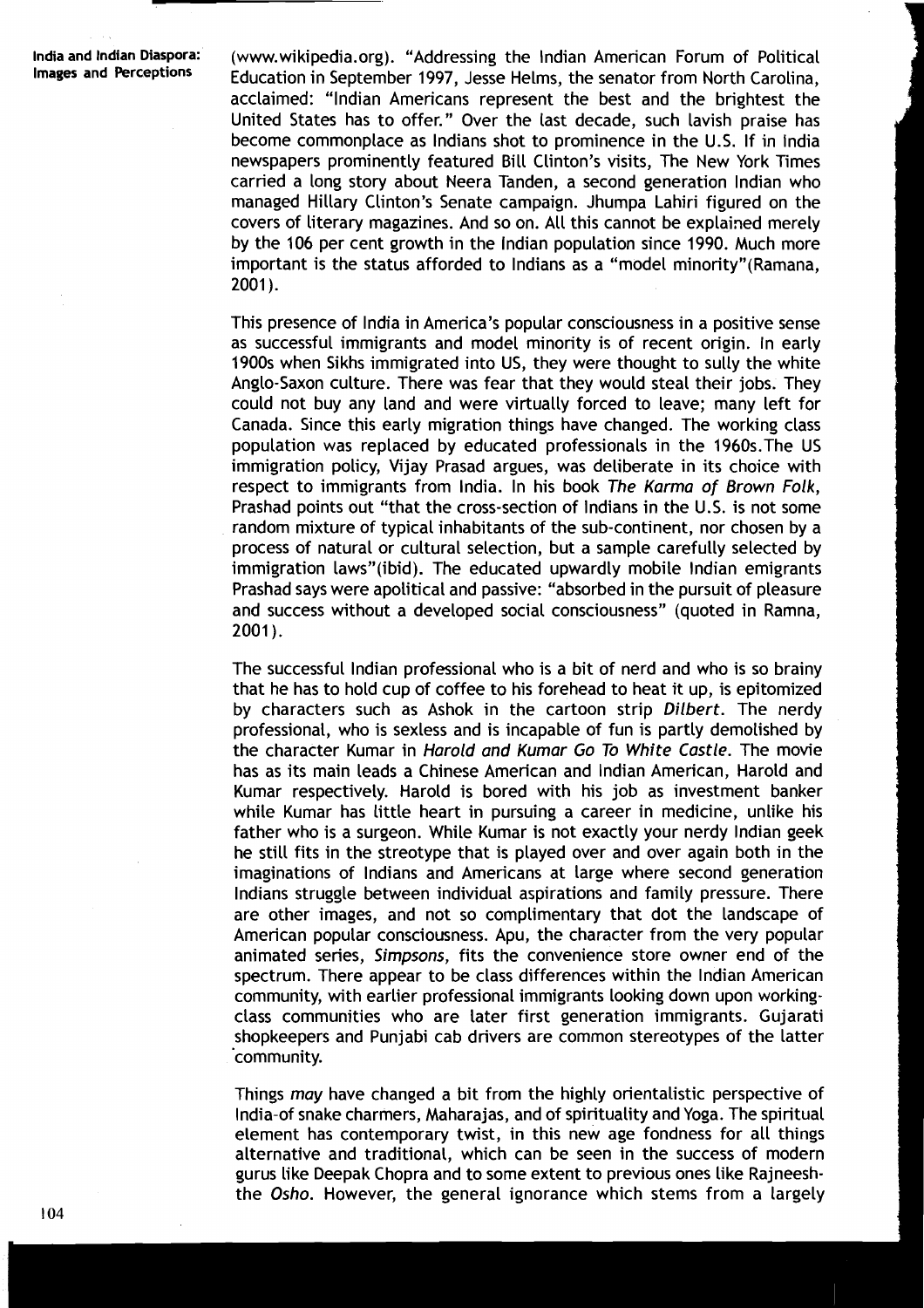insular America, is still real and palatable. This can be seen in attacks on **Popular Perception** lndians in New Jersey (the dot busters) to the more recent post 9/11 attacks on turbaned Sikhs, who were apparently mistaken for Afghans. The fears that 'foreigners' will take away the American jobs has reentered the popular consciousness once again with the issue of outsourcing which has become much debated topic for the forthcoming elections. Commenting on how America is beginning to notice India, Mira Kamdar writes: "How could I have foreseen that the T-shirts that said 'My parents went to Disneyland and all I got was this lousy T-shirt' would be replaced some day by ones lamenting 'My job went to lndia and all I got was this lousy T-shirt?' Suddenly, the tide of the Yellow Peril was reversed: instead of Asian workers pouring into the United States to work for slave wages (in their own country they had it even worse and they were used to sleeping ten to a bed anyway), now it looked like that 'giant sucking sound' that used to come from down Mexico way had been amplified about a thousand times and was coming from, of all places, India" (Kamdar, 2004: 65).

Reflection and Action 21.1

What are the varied images of lndians in America?

lndian diaspora is making a beginning to enter political arena too. The American lndians are organizing themselves into strong political lobbies. One of the most powerful one of these lobbies is USINPAC (Unites States lndia Political Action Committee).

### The Curry Tide: lndians in UK 21.3

The lndian diaspora falls into the lose term of "British Asian", a term employed for immigrants from Pakistan, Bangladesh, Sri Lanka and India .<br>Many Indians feel that there distinct differences between some of these south Asian communities in terms of religion, language, culture etc. There is debate whether the lndians should adopt a nomenclature or term for themselves based on nationality or religion such as British lndian or British Hindus.

The lndians are the largest in number among the British Asians. According to the 2001 UK Census there are 2.33 million British Asians, making up 4% of the population of the United Kingdom. This further subdivides to 1.05 million of lndian origin (1.8% of the population), 747,000 of Pakistani origin (1.3%), 283,000 of Bangladeshi origin (0.5%), and 247,000 from other Asian origins (0.4%) (largely of Sri Lankan origin). British Asians make up 50.2% of the UK's non-white population. British lndians tend to be religiously diverse, with 45% Hindu, 29% Sikh, and 13% per cent Muslim, while their counterparts of Pakistani and Bangladeshi origin are much more religiously homogeneous, with Muslims accounting for 92% of each group. British lndians tend to originate mainly from two lndian States, Sikhs are largely from the Punjab region whilst Hindus tend to originate from the Gujarat, Punjab and West Bengal regions.

lndian settlement in UK has a long history dating back, according to historians to some early migration during the East lndia Company contacts with India. People from South Asia have settled in Great Britain since the East lndia Company (EIC) recruited lascars to replace vacancies in their crews on East lndiamen whilst on voyages in India. Many were then refused passage back, and were marooned in London. There were also some Ahyas, domestic servants of wealthy British families, who accompanied their employers back to "Blighty" when their stay in Asia came to an end.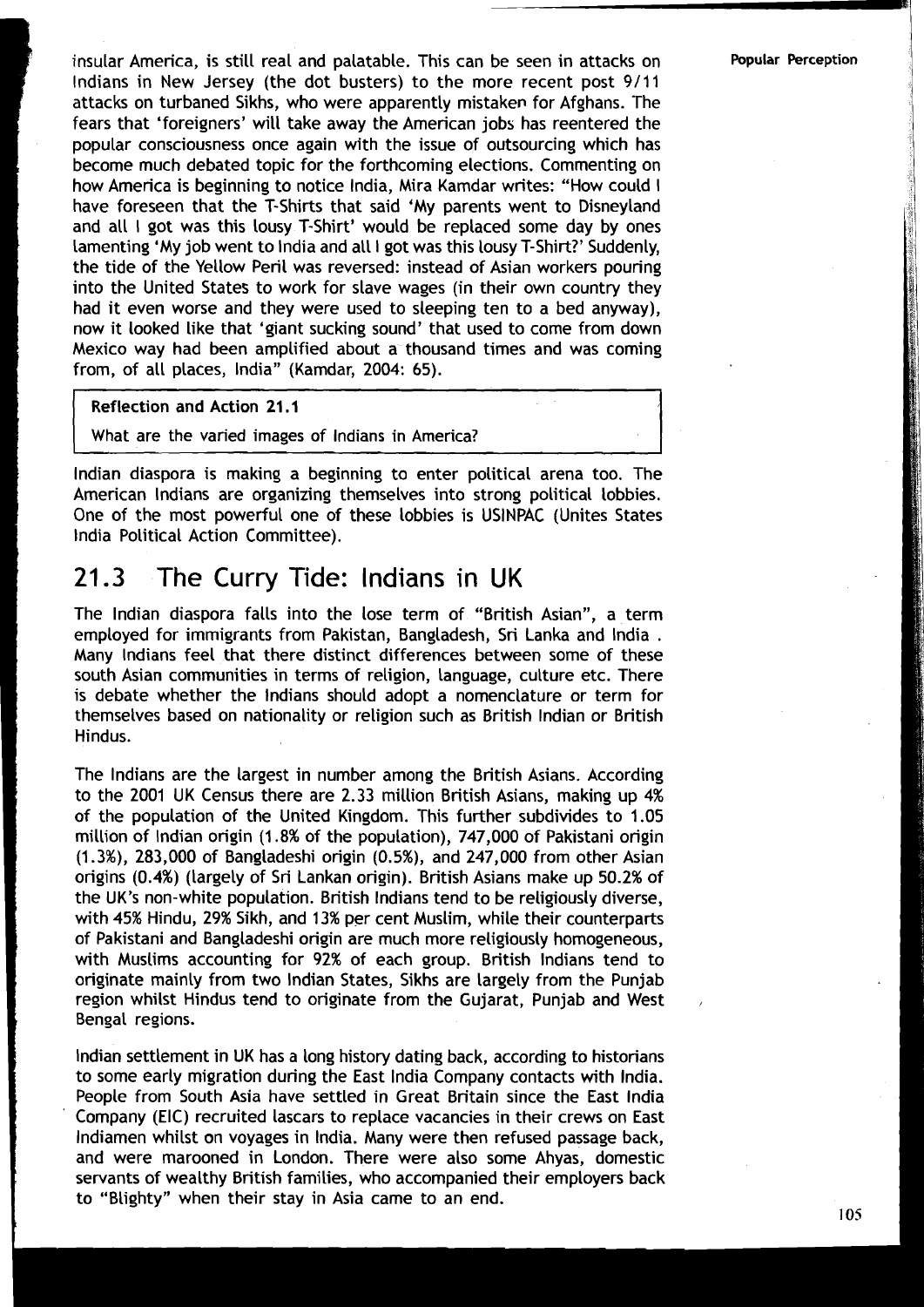**India and Indian Diaspora:** The Navigation Act of 1660 restricted the employment of non-English sailors to a quarter of the crew on returning East India Company ships. Baptism records in East Greenwich suggest that young lndians from the Malabar Coast were being recruited as servants at the end of the seventeenth century, and records of the EIC also suggest that Indo-Portugese cooks from Goa were retained by Captains from voyage to voyage. In 1797, 13 were buried in the parish of St Nicholas at Deptford.

> These immigrations were few and far between; a major wave of migration from lndia took place in post World War II period, when there was labour shortage. Thus a bulk of immigrants from India, especially Punjabis, formed the working class immigrants. Additionally there was demand for doctors and health professions for the expanding health care system of post World War II Britain. Indian doctors were recruited as they conformed to British standards of medicine. In 1970s there was another wave of immigration of Indians, who were settled in Africa but were forced to leave due to sociopolitical tensions and negative reaction towards lndians by the native Africans.

> As we mentioned the migration to UK was spread over several decades and the profile of the migrants changed with times depending on circumstances and requirements in British society along with the push factors back home. The perceptions about these migrants too, changed along the way. The image about the lndians and the Asian British, like in America, is a complex one; while there is large scale discrimination, along side is an orientalist fascination for all things Indian.

> lndia was after all the Jewel in the imperial crown and there was a romantic fascination which basically essentialised lndia as a mystic, spiritual, mysterious magical land from whom the disenchanted West had much to learn or draw from. These images are seen not only in colonial literature such as E. M. Foster and Rudyard Kipling but continued to inform the way the West looked at the sepia tinted India. 'This spirituality and magic continued to inform the hippies' quest for the land of dharma and karma (a book that captures this fascination with lndia is captured by Anita Desai in Karma Cola). To this day, this spirituality that is associated with lndia continues to dominate many new age perceptions of India.

> The majority of immigration has happened after 1950s but there is evidence of lndians going to Britain as early as 1688. The immigrant population was very scattered and small; it consisted of mostly lascars-sailors from Bengal and Goa -ayahs and nannies or ayahs. East lndia Company (EIC) recruited lascars to replace vacancies in their crews on East lndiamen whilst on voyages in India. Many were then refused passage back, and were marooned in London. There were also some Ayahs, domestic servants of wealthy British families, who accompanied their employers back to UK."lndian lascars settled near the London docks from the eighteenth century onwards and many became a part of the multi-racial dock communities, cohabiting with and marrying local English women. In 1858 the Strangers Home was opened in London's West lndia Dock Road to provide accommodation for lascars and assist them to find employment on ships returning to India. In the 19th century individual cases of destitute South Asians requesting repatriation back to lndia appear sporadically in the records of the British Library. Nannies or ayahs lived with the British families that brought them to England. An institution known as the Ayahs' Home was established in 1897 in Aldgate to accommodate ayahs who were waiting for a return passage to India. It has been estimated that by 1932 approximately 7,000 South Asians lived in Britain" (source: www.movinghere.co.uk).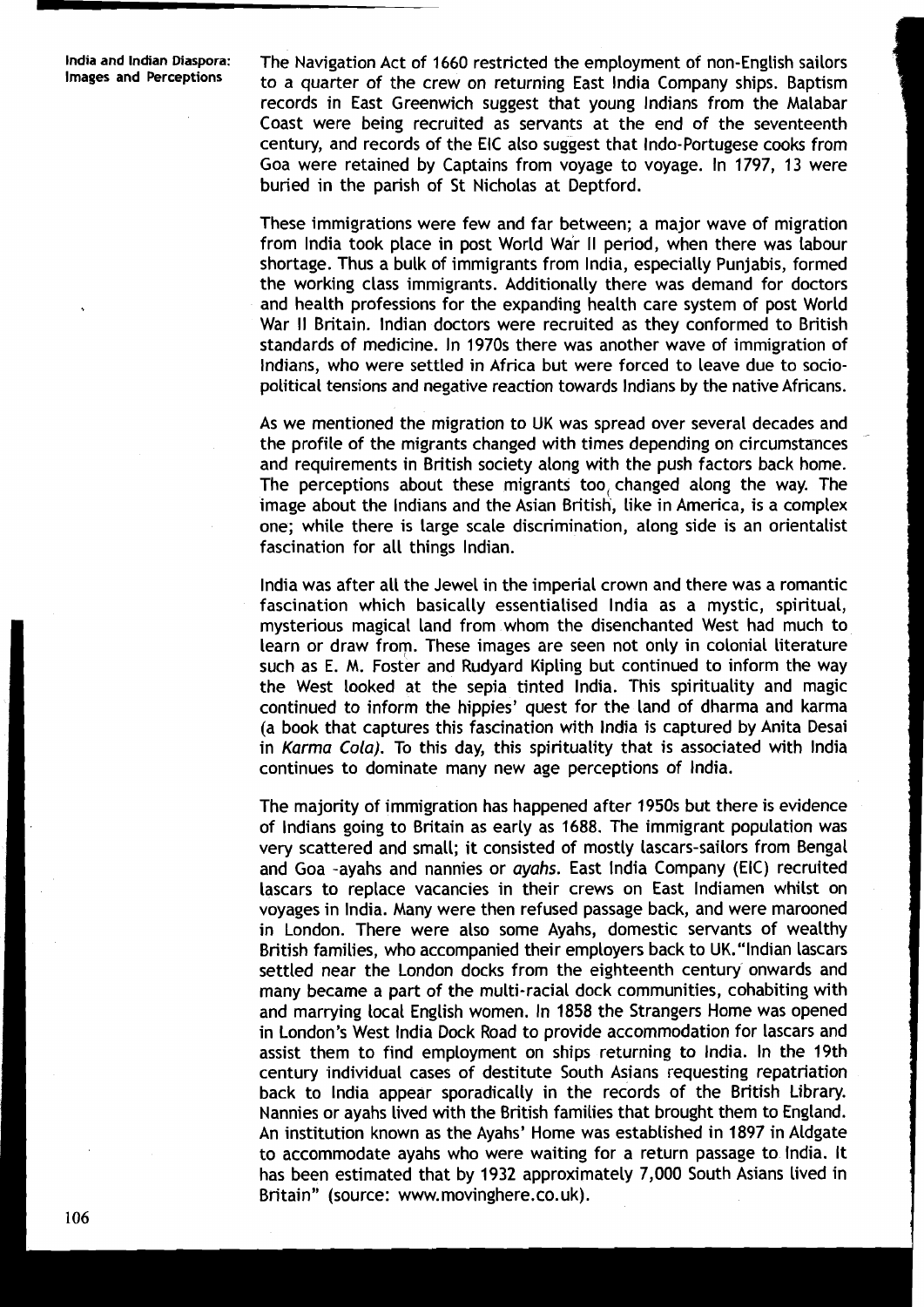In the 19th century lndians were free to enter Britain as British subjects, though persons known to have political affiliations working towards India's freedom and who were considered anti-British were restricted entry into Britain. There was also restriction placed on those with "limited means" from early 1930s. "The control of passports was directed primarily at lndian peddlers from the Punjab who sought to bring family members to Britain to assist them with their businesses, selling goods door-to-door.

After the introduction of the 1948 British Nationality Act, guaranteeing free right of entry to British subjects and Commonwealth citizens, the numbers of South Asians arriving in Britain increased" (ibid).

Many of the immigrants stories talk about racial discrimination that was meted out to them. A majority of the immigrants in mid 1900s were from working class rural backgrounds from India who were not very conversant with English or Western ways unlike some of the professionals who went to UK around the same time. Those from working class backgrounds ended up doing menial and non-professional jobs. South Asian immigrants settling in post-war Britain established themselves, mainly in London, the Midlands and industrial areas in the north, taking up employment in factories and foundries. The stereotype of lndians was of workers, bus-conductors, waiters, and small shopkeepers. They faced lot of problems being accepted in to British society.

Many immigrants recount how difficult it was to rent apartments and find accommodation. Early post-war South Asian migrants faced prejudice in finding private rented accommodation and council housing. "A survey by Willesden Council of press advertisements for accommodation in the local press showed that 90 per cent of advertisements specifically discriminated against non-European. As early as 1957, a Home Office document provided evidence of white flight and future segregation, which would come to characterise some northern towns and cities: 'The Nottingham, Wolverhampton and Warwickshire police say that white house-holders in better class districts resent coloured people buying houses in these districts and when this happens, those who can, move.'

This was supported by a 1964 article in the Daily Telegraph in which an Estate Agent in Southall, London had agreed to sell houses owned by Southall Residents Association exclusively to white buyers. Many lndians sought to overcome these housing problems by buying old houses often in slum areas and letting them out to newcomers" (ibid). There were negative representations in media that black and coloured immigrants from the commonwealth were drain on public funds.

Since these early migrations things have changed considerably lndians in Britain are now the third generation. Despite some ethnic racial conflicts few of the stereotypes have changed to lndians being perceived as a successful immigrant community. They are considerable number of professionals and successful business men, media person, writers, actors, doctors and politicians who are now part of mainstream life of Britain, who have changed the way English think about the Indians.

lndian culture and lndianess has now after many years have now captured the imagination of the British. lndian cuisine now has become a part of the English landscape. The biggest influence of British Asians on popular culture has probably been the lndian restaurant, though the majority of these are run by people of Bangladeshi origin. A recent poll found that chicken tikka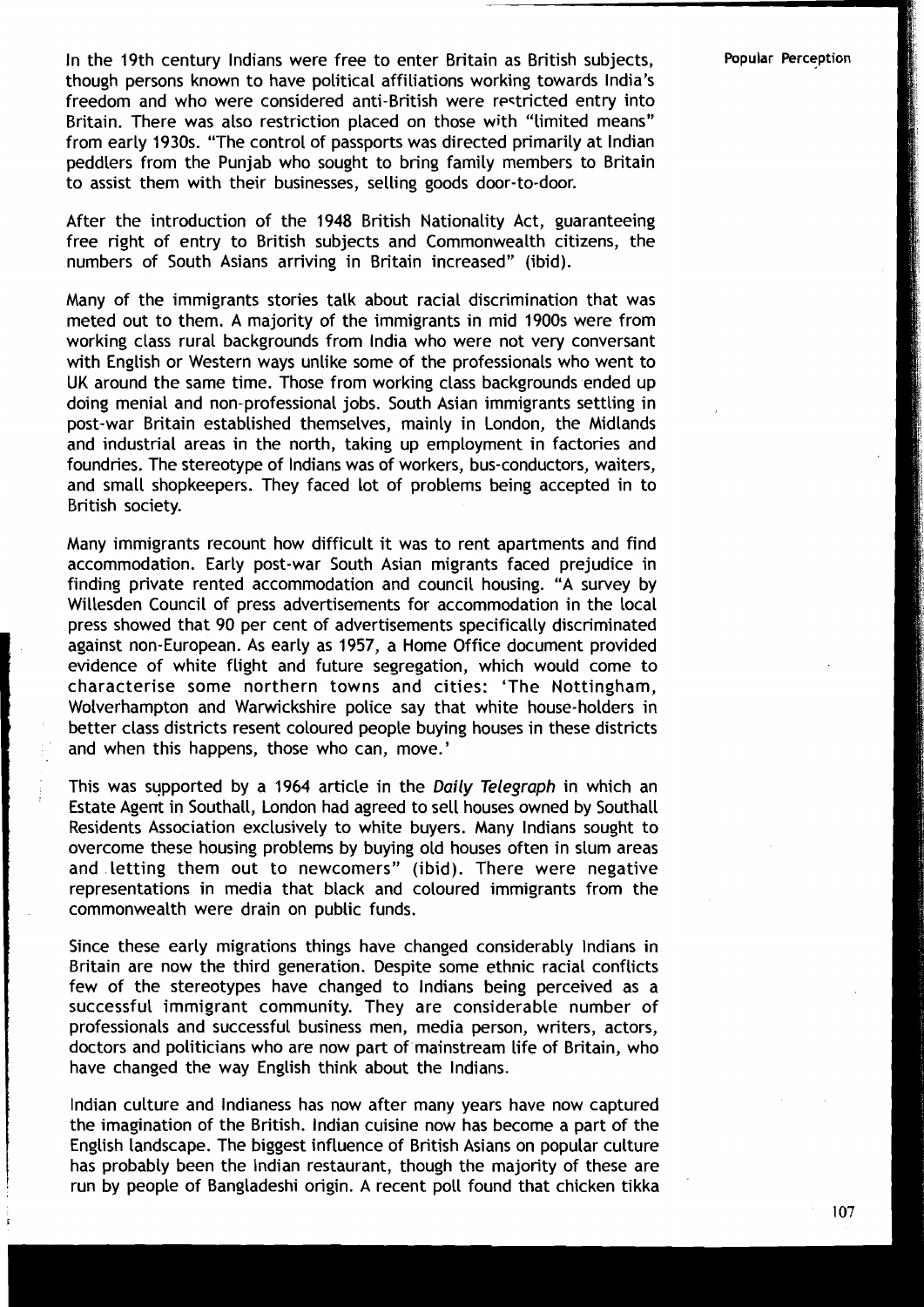India and Indian Diaspora: masala has surpassed fish and chips in terms of popularity as the national<br>Images and Perceptions dish. Chicken tikka masala, like the popular balti, is itself a British Asian<br>invention. These di Images and Perceptions http: Aish. Chicken tikka masala, like the popular balti, is itself a British Asian invention. These dishes were unknown in the lndian sub-continent until requests from British holiday-makers led to their introduction

Since the 1970s, British Asian performers and writers have achieved significant mainstream cultural success. The first British Asian to gain wide popularity in the UK for being a mainstream celebrity in their own right and worldwide fame was the late Freddie Mercury, who led the rock band Queen. However, there had been others earlier such as Sabu Dastagir who had been famous for playing non-descript foreigners in British and Hollywood films. The comedians Sanjeev Bhaskar, Meera Syal and Shazia Mirza are all well-recognised figures in British popular culture. The actress Parminder Nagra has a prominent role in the US TV series ER, and played the lead role in the successful British film Bend It Like Beckham. The actor Naveen Andrews plays the role of Sayid Jarrah in the popular US TV series Lost, and also had a prominent role in the awardwinning film 'The English Patient. The broadcaster Krishnan Guru-Murthy and Sameera Ahmed, meanwhile, present the respected Channel 4 News.

### Box 21.1 Growing up in Britain **<sup>I</sup>**

Gurinder Chadha could well be an example of a British-Asian woman who has bent rules to achieve her own success. Her family came to settle in Britain from East Africa in the seventies. Daughter of a small-time lndian grocery shop-keeper, she experienced, at first hand, the trauma and humiliation which Asians go through in Britain, when they don't have money or status. During her growing years, Chadha also observed the inhumanly trivial lives of women of the Punjabi community settled in Britain  $-$  especially in cities like Leicester where one-third of the population is Asian. Through the older generation  $-$  like Gurinder Chadha's father  $-$  which opened grocery shops or stationery corners and joined the huge lower middle class of the British population, she noticed how the racist Whites treated them. "My father was made to wait for hours for service in a bank because his depositing capacity was small. The early Asian settlers in Britain, like my parents, had little education and a huge complex about living in an alien society. The Punjabis especially stood together in their isolation and developed their own lifestyle of **bhangra** and family gatherings over tea and **bhajias.** They joined their compatriots in Southall for nostalgia meals or shopping and still felt lost between their Indo-African heritage and the strident call of the vibrant British culture they came to experience. I felt a part of this confusion; yet my generation thought differently and we were rebellious and unwilling to accept our second class status."

# 21.4 Inter-Racial Divide: Indians in Caribbean and Africa

In this section we will discuss how race was one of the main issues that was the basis of tension between lndian migrants and other communities. Many times it was Blacks versus Indians, whether they were natives or settlers. This situation of racial tension or a situation where natives were pitted against the lndian settlers was true of Fiji, Malaysia and even Mauritius, though the lndian community there was a minority. However, we are going to keep our discussion to Caribbean countries and Africa. We hope that these two cases will give you sense of a general scenario of how PlOs in general are perceived in their adopted countries.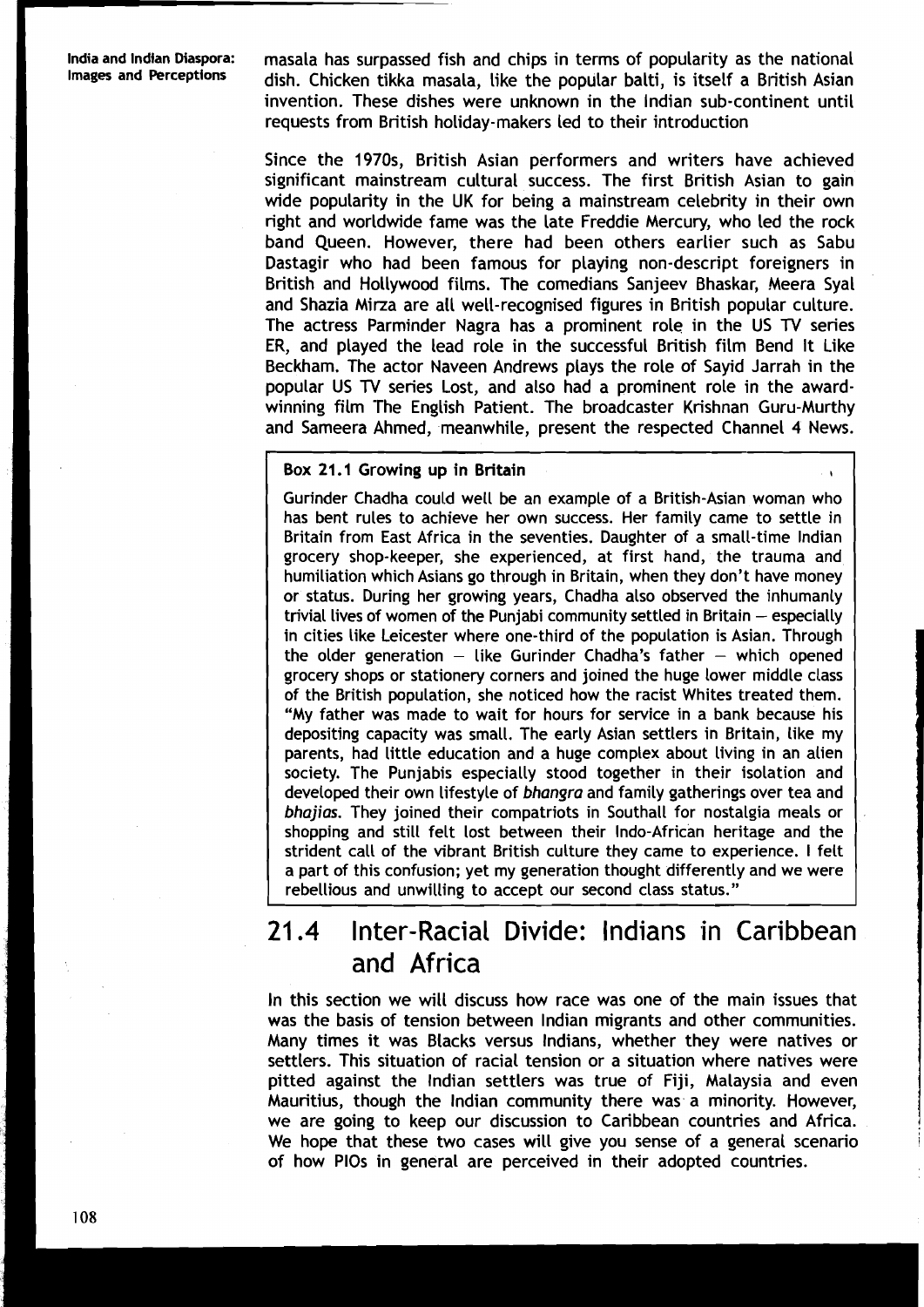## Indians In the Caribbean **Popular Perception Popular Perception**

People of lndian origin are variously known as indo Caribbean or East Indians, though the term East lndian is used less and less to denote people of lndian origin. Indo-Caribbean people or Indo-Caribbeans (the colonial term "East Indian" is fading) are people with roots in lndia who live in the Caribbean region or are the descendants of such people. From 1838 to 1917, over half a million lndians from the former British Raj or British India, were brought to the Caribbean as indentured servants to address the demand for labour following the abolition of slavery. The first two shiploads arrived in British Guiana (now Guyana) on May 5, 1838 (see the unit 6 in Book 1).

The majority of the lndians living in the English-speaking Caribbean came from eastern Uttar Pradesh and western Bihar, while those brought to Guadeloupe and Martinique were mostly from, but not only, from Tamil Nadu. A minority emigrated from other parts of the lndian sub-continent, including present-day Pakistan and Bangladesh. Other Indo-Caribbean people descend from later migrants, including lndian doctors, Gujarati businessmen and migrants from Kenya and Uganda. A vague community of modern-day immigrants from India is to be found on Saint-Martin/Sint Maarten island or other islands with duty-free commercial capabilities, where they are active in business.

Today, Indo-Caribbeans are the largest ethnic group in Guyana, Suriname, and Trinidad They are the second largest in Jamaica. Other Indo-Caribbeans live elsewhere in various Caribbean countries where they often form the second largest ethnic group. There are small lndian populations in Barbados, Grenada, St. Lucia, St. Vincent, Martinique and Guadeloupe (source: http:/ /en.wikipedia.org).

The Indo-Caribbeans, unlike the recent lndian migrants to western countries, have moved out of home a few centuries ago. They have no contact with their homeland lndia and for all practical purposes derive their identity from the nations they inhabit. These Indians, having gone through history of adversity, clung to their culture and memories of their home to sustain themselves. Much of that culture was reinvented, sometimes duplicated and very often hybridized over long periods, drawing from other groups, which came to inhabit the Caribbean, mainly the African groups.

## Box 21.2 lndian Elements in Caribbean Culture

In food and patterns of eating, as well, lndians were to show their capacity for adaptation. Those caste distinctions that made impossible commensality in lndia were, in the conditions of migration, broken down, and vegetarianism was to have little appeal among Indo-Trinidadians. Tandoori cooking remains unknown among lndians in Trinidad and the Caribbean, and curry is made with a curry powder, rather than by mixing a curry paste. But it is the prevalence of "curry" in Trinidadian food that impresses, and in most respects Indo-Trinidadian food bears an astonishing similarity to certain varieties of lndian food. As one author of a cookbook on Caribbean food was to note in 1974, "the lndians have had a deep effect upon the Caribbean Cuisine primarily through their enthusiasm for curry, which is becoming as much'a part of Caribbean as of lndian cooking." Trinidadian fast food, usually eaten with chutney, is mainly of Indian origin: their saheena is like pakoras, "doubles" is a variation on the channa batura, though more in the form of a chick-peas sandwich, and their kachowrie has a marked similarity to its namesake in India. Though many Afro-Trinidadians will not admit it, even their own main meals are now predominantly lndian in origin, for alongside callooloo there is curried goat, and roti is easily the most popular food in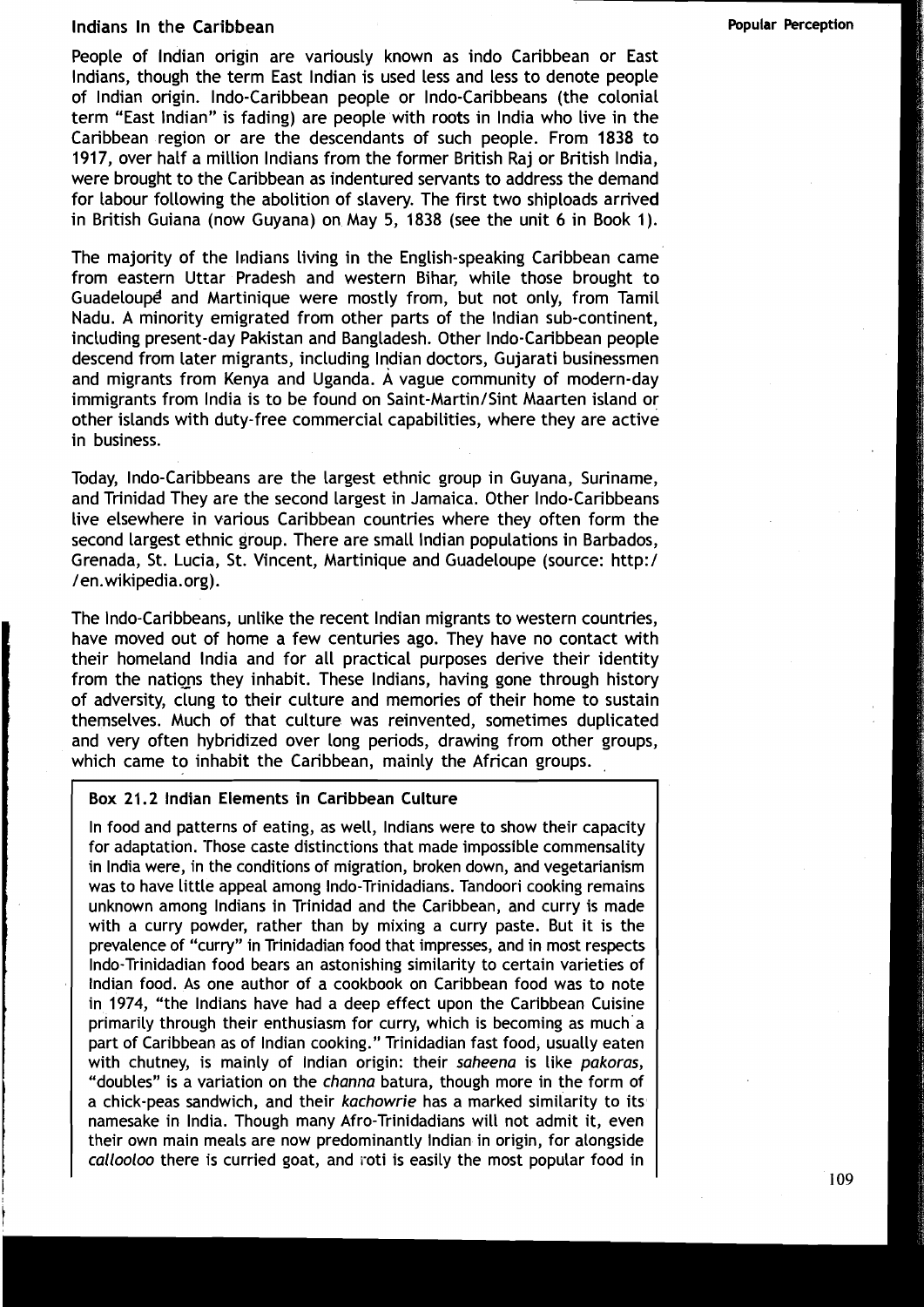Trinidad. Indeed, to understood just how far roti has come to be a marker of 'Indianivess', and the resentment felt by some Afro-Trinidadians, consider that in the **1961** election, the black party took up the slogan: "We don't wani no roti government." Roti shops proliferate, and though in lndia the middle-classes have adopted a Western-style breakfast, complete with poor white bread and corn flakes, in Trinidad roti with **dhal** and **subzi** or **tarkari**  constitutes the bread and butter of most people at breakfast and dinner and often at lunch as well. The prevalence of lndian food is reflected in calypso, and many songs sing, often with mockery, scorn, and disturbing caricature, of 'roti' and 'chutney'.(Vinay La1 in http://www.sscnet.ucla.edu/ southasia/ Diaspora)

lndian presence is not only numerically strong in these countries of the Caribbean but the lndian culture as well. The early migrant indentured labour or coolies, as they were referred to sometimes by the colonizers, lived in conditions of abject poverty but over the years through hard work, thrift, determination and seeking refuge in the culture, at the cost of insulating themselves from other native groups, have managed to capture trade and commerce of their new homelands.

Though a minuscule white populations controls some of the resources and finance and trade in Caribbean it is the lndians who are pretty much the upwardly mobile middle and upper crust of the society. This relative success as compared to the Africans who were brought to the Caribbean as early as  $17<sup>th</sup>$  century does not seem to sit very well with the African populations. The lndians are seen as avaricious and greedy and very clannish. The lndians think the Africans are lazy among other things.

"Racial stereotypes developed early in the two colonies. British planters characterized Africans as physically strong but lazy and irresponsible. East lndians were stereotyped as industrious but clannish and greedy. Views that are still present today. To feel sleepy after eating is referred to in and around the Caribbean as having "niggeritis", a direct allusion to the laziness of Africans. To some extent, these stereotypes were accepted by the immigrant groups themselves, each giving truths to positive stereotypes of itseif and negative stereotypes of other groups. They believed what was said of the other group but none of what was said of them. The stereotypes provided a useable explanation of behavior and justified competition among groups. Africans were described as indolent when they refused to work for low wages or make long-term contracts with the plantations as the Indians had. East lndians were considered selfish when they minimized their expenses to acquire wealth" (Seenarine,2000). The fact that there is hardly any intermingling among these two groups cements the perceptions they have of each other. Almost all neighbourhoods are segregated on racial lines. There was hardly any interracial marriages, as the lndians considered themselves not quite black but Caucasian and preferred that their off springs not have a "nappy hair"(curly hair) of the Africans. These stereotypes are perppetuated early on with continued socialization where perceptions of each other are woven in to everydaylife like this song that school children have for the Indians: "Black man is falling. When the Black Man used to wear feathers in his cap, the coolie was eating water-rice. Black man used to say, "Go way, you water-rice coolie!" Today the coolie think they are big people. After one time will be a next. Today is time for coolie. I don't mind cause the Lord say, "In the last days, race will rise against race, and nation will rise against nation, and there will be wars and rumors of wars" (Horowitz 1971).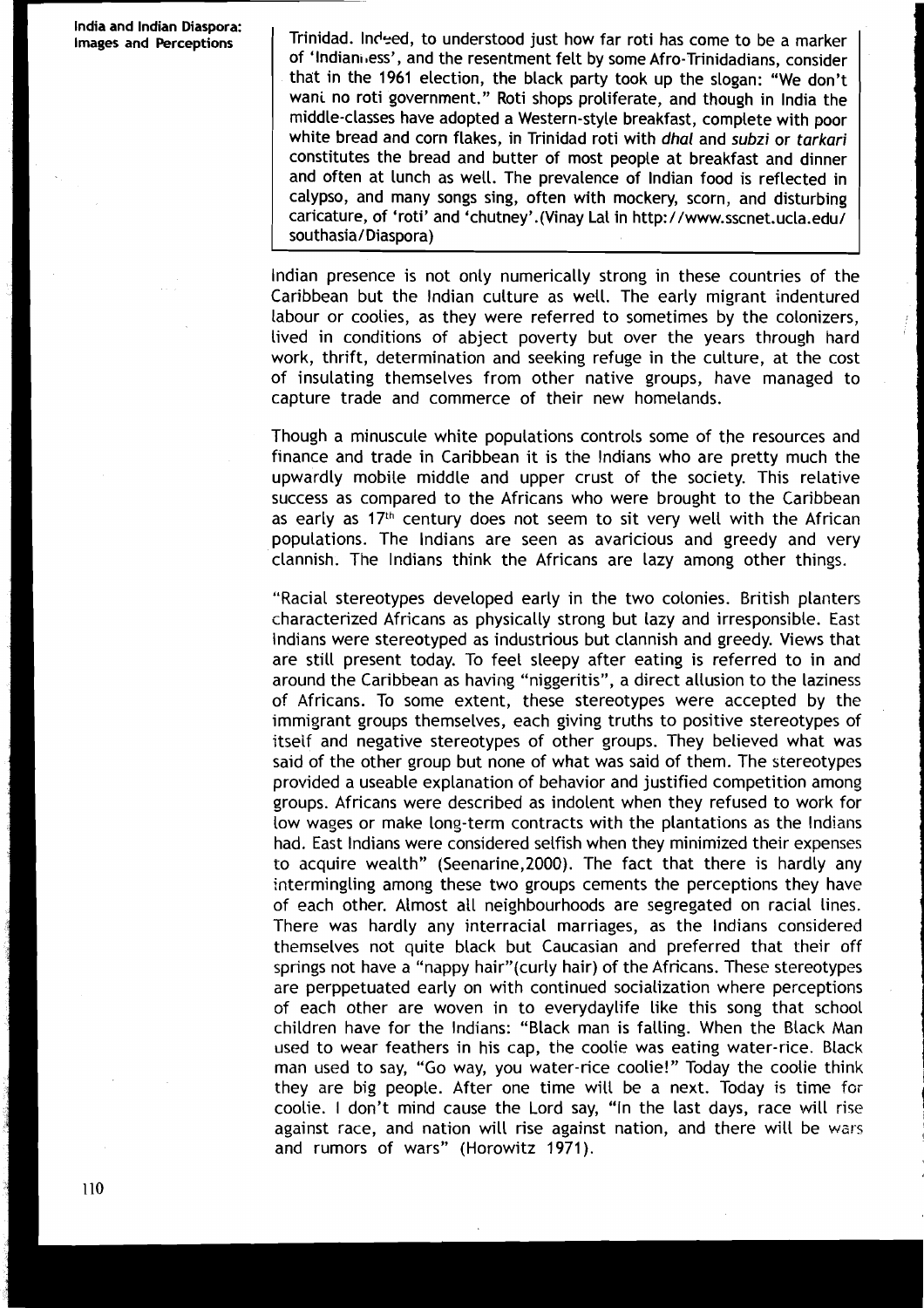Though at the time of struggle that sought independence from the colonial **Popular Perception** rule, blacks and lndians have formed some solidarity, however it was shortlived. The racial divide has been a continuing undercurrent to not only the political scenario but in social and cultural life.

A situation very similar to the Caribbean is that of ethnic and racial tensions that exist in Africa between the blacks and Indians. In our next section we take a brief look at how interracial perceptions are between lndians and Africans.

### lndians in Africa

There are 2.5 million lndians in Africa. The People of lndian Origin (PIO) form a majority in Mauritius at 68% nunibering around 715,000. There are 1 Million lndians in South Africa, 100,000 in Kenya, 81,000 in Seychelles, 28,000 in Madagascar, 90,000 in Tanzania, 16,000 in Zimbabwe, 9,000 in Botswana, and around 20,000 in Mozambique. The majority of lndians are concentrated in East Africa and South Africa. The lndians in Francophone countries are a small percentage except in Mauritius.

lndians went to Africa as indentured labour. The white colonist had got them to Africa to build the.Uganda Kenya railways in the late 1800s. Of the original 32,000 contract laborers, about 6,700 stayed on to work as "dukawallas," the artisans, traders, clerks, and, finally, small administrators. Excluded from colonial government and farming, they straddled the middle economic ground above the native blacks. Some even became doctors and lawyers.

It was this entrepreneurial dukawallas who were willing to move to inlands to explore more business opportunities. In fact the potential for trader had attracted many free-passengers to Africa around this time and even before that. Indian traders had followed the Arab trading routes inland on the coast of modern-day Kenya and Tanzania. lndians had a virtual lock on Zanzibar's lucrative spice trade in the 19th century, working as the Sultan's exclusive agents.

"Between the building of the railways and the end of World War II, the number of lndians in East Africa swelled to 320,000. By the 1940s, some colonial areas had already passed laws restricting the flow of immigrants, as did white-ruled Rhodesia in 1924. But by then, the lndians had firmly established control of commercial trade  $-$  some 80 to 90 percent in Kenya and Uganda  $-$  plus sections of industrial development. In 1948, all but 12 of Uganda's 195 cotton ginneries were lndian run" (Brueggemann, 2000).

The success of lndians was resented by the native population of East Africa, be it in Uganda, Tanzania or Kenya. The insularity and lack of social interaction didn't help in reducing the perceptions of mutual distrust between the black population and the Indians. Despite the fact that a good number of lndians fought along side the blacks in their struggle for freedom; these newly emergent nations sought to build nations that sought to Africanize their countries. In Kenya new laws were introduced which said that '"Foreigners' could only hold jobs until a Kenyan national could be found to replace them: and more and more cities, including Nairobi, were demanding that the government ban non-Kenyans from owning a shop or trading in municipal markets"(source: http://www.wairua.co.nz/ruth/ culture/africa.) In Uganda the resentment had finally led to the expulsion of Indians. In 1972, Idi Amin gave the country's 75,000 Asians 90 days to leave. In Tanzania, the people of Indian Origin constituted only one percent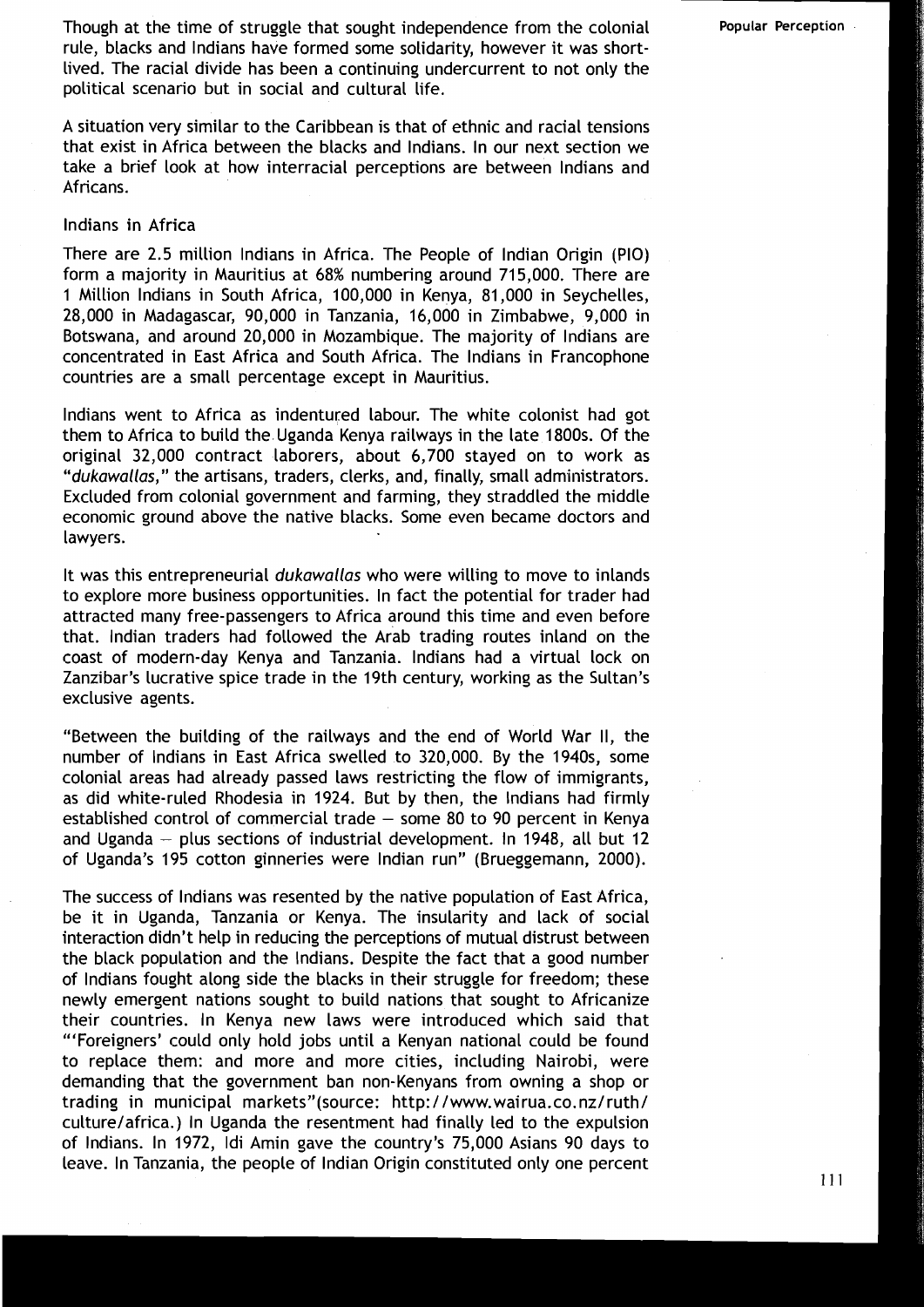India and Indian Diaspora: **of the total population, however their place in Tanganyikan political economy**<br>Images and Perceptions was bolstered by colonial policies that favored Indians over Africans in trade, was bolstered by colonial policies that favored Indians over Africans in trade, commerce and property ownership; and encouraged segregation among races in all spheres. The backlash against Indians were felt strongest when Tanzania , under the leadership of President Nyerere issued the Declaration in 1967, which essentially called for indigenisation of economy and where People of Indian Origin were not considered outsiders depite them being in the scene for many decades or rather centuries. In the decade of the 1970s over 50,000 Asians left Tanzania, mainly for the UK and Canada.

> The family seems to have been the fortress and haven that lndian families retreated in to, they also served as economic networks and a source of social capital. This aspect of lndian family is best captured in V.S.Naipauls' book A **Bend in the River.** The West lndies author's 1979 book remains the best-known literary work in English addressing the **Mhindi** (Swahili for Indian) experience in East and Central Africa. Mira Nair who spent much of her growing up years in Uganda brings out the racial tension between blacks and lndians in small town Southern America in her movie **Mississippi Masala.**  The story of this movie concerns a Ugandan lndian family living in Mississippi whose adult daughter (Sarita Choudhury) becomes romantically involved with a Southern black man (Denzel Washington). The relationship potentially threatens to undo the family's ethnic solidarity and its economic vitality. The affair also ignites old racial fears of the woman's father, who experiences flashbacks to his Uganda youth and his family's sudden and violent exile in August 1972.

> As in East Africa the lndians who are now settled in South Africa were brought as indentured labour or coolie labour as they were called. As else where native black population was pitted against relatively successful Indians, the reaction from the natives and other ethnicities have been negative. Very often the Indians, who are entrepreneurial and insular in their cultural practices and social interactions, have been dubbed as being Jewish or called lndian Jews. They were assumed by native populations and by nationalists to be akin to Jews, and were smeared with the purported Jewish tendencies of being "crafty, mendacious, and money-minded" (as an anti-Indian tract published in Johannesburg circa 1950 claimed). All over Africa the general impression was that the lndians gained as community at the expense of the native population. This perception was strongest in South Africa and to that extent Vinay Lal feels that the South African situation is very distinct. He writes: "it is here that the ideology of racial segregation received full-blown expression. Racism was no longer to be predicated on mere sentiment; on the contrary, racial discrimination was institutionalized. The African National Congress (ANC), the main organ of resistance to apartheid, had at one time been inspired by both the Natal lndian Congress and the lndian National Congress. In the apartheid era, lndians not only fought alongside black people, but came to occupy significant leadership positions in the ANC."

> The end of apartheid should have been a signal to lndians that the disabilities under which they had suffered would be removed. As elsewhere around the world, the white race in South Africa had set itself up as a transcendent entity, representing itself as a people whose presence alone kept the country from disintegrating into racial and ethnic hostilities. The racialized hierarchies white South Africa brought into existence have prevailed. Thus, discrimination is no longer sanctioned by state policy, but black animosity has increasingly turned towards Indians. Matters came to the fore in mid-2002, when the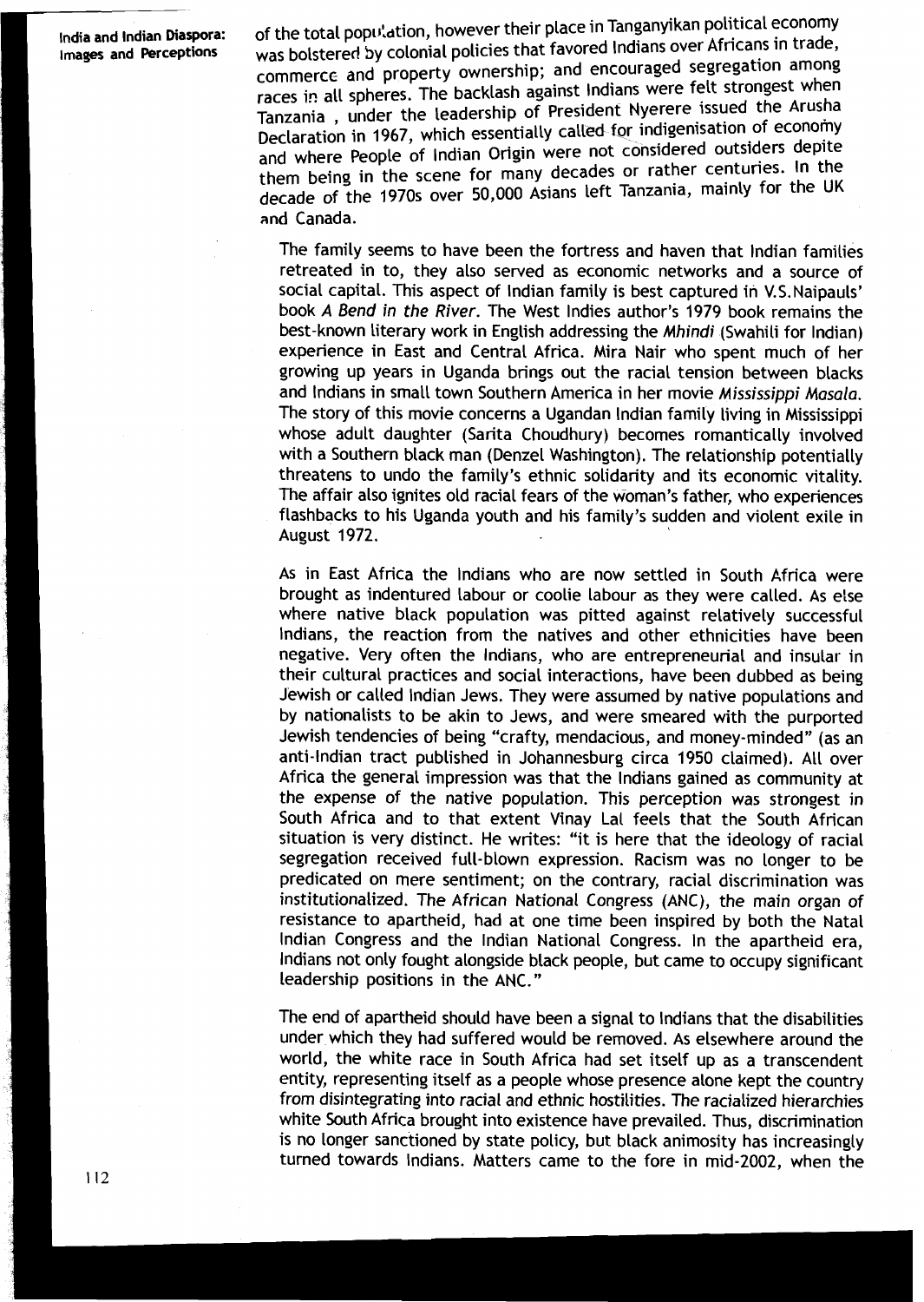Kwa-Zulu writer and musician, Mbongeni Ngema, released a song entitled **Popular krceptian <sup>r</sup>**'AmaNdiya', the Zulu word for 'Indians'. 'Oh brothers,/Oh, my fellow brothers,' begins the song:

We need strong and brave men

To face the Indians.

This situation is very difficult,

lndians do not want to change

Whites were far better than lndians

Even Mandela has failed to convince them to change,

Whites were far better than Indians.

Ngema then suggests that politicians, bribed by Indians, remain indifferent to the plight of Zulus. He invokes great figures from the Zulu past - just why he does so becomes clear from these lines:

lndians have conquered Durban.

We are poor because all things have been taken by Indians.

They are oppressing us.

Mkhize wants to open a business in West Street,

Indians say there is no place to open a business

Our people are busy buying from Indian shops...

They [the Indians] don't want to support a single black shop

(Vinay LaL, 2004: 15)

Almost everywhere where lndians and blacks form part of the population, there is the perception that lndians are discriminatory towards the blacks, they have been found to be racist and insular shutting themselves away from any meaningful interactions with the black populations. An lndian marrying a black person would be much more of a taboo than if she/he were to marry a white person, for instance.

Vinay Lal while accounting for racist policies against the lndians in Africa, also points out to the insularity of lndians and the discriminatory attitude they have towards blacks. He writes; "the retreat into the family home, the concerted refusal to engage with a wider notion of the 'public', the general segregation from other communities, and the often mindless replication of 'timeless' lndian traditions have been among the more distressing **<sup>I</sup>**characteristics of Indian existence abroad, particularly in the affluent West. We cannot but fail to recognize, when we keep vividly before our mind, I ++e story of Indian indentured labour, that in the marginalization and auperization of blacks and Hispanics there is also, however unwilling most Idians in the US may be to recognize it as such, their own humiliation. Or, o take another example, if lndians are all too often heard describing black leople as 'lazy', they might be reminded that, for 200 years, the British were wont to use the same language for them" (ibid).

## 21.5 The lndian and State's Perception of Overseas lndians

The lndian diaspora is estimated to be over 20 million spread over different countries and regions of the globe. They constitute in official parlance NRls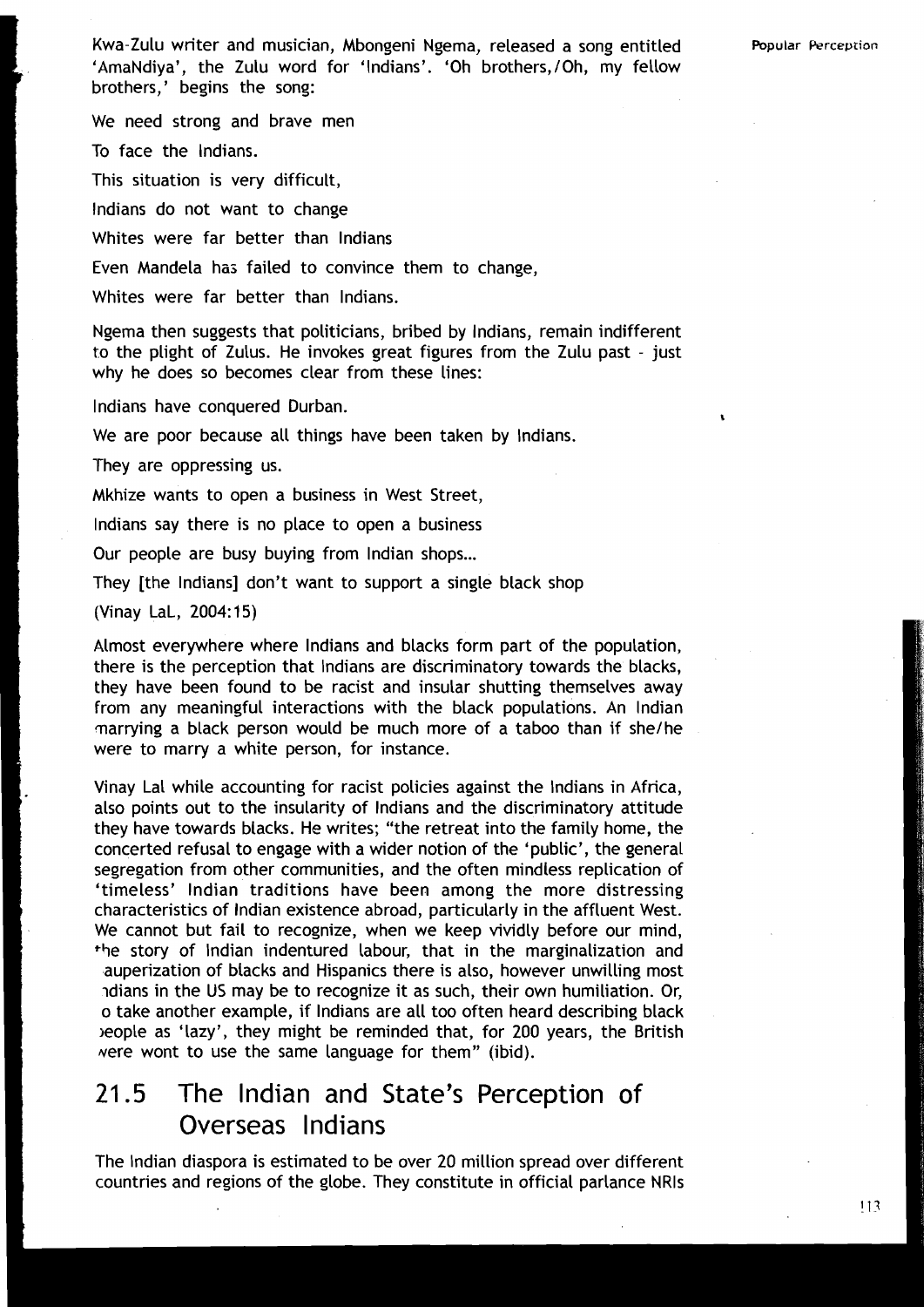India and Indian Diaspora: *(Non Resident Indians, Indian residing in other countries) and PIOs (People Images and Perceptions of Indian Origin, basically citizens of other countries with Indian origins).* 

### Box 21.3 NRI and PI0

A non-resident lndian (NRI) is an lndian citizen who has migrated to another country. Other terms with the same meaning are overseas lndian and expatriate Indian. For tax and other official purpose the government of lndia considers any lndian national away from lndia for more than 183 days in a year an NRI. In common usage, this often includes lndian born individuals (and also people of other nations with lndian blood) who have taken the citizenship of other countries.

A Person of lndian Origin (PIO) is literally, simply a person of lndian origin who is not a citizen of India. For the purposes of issuing a PI0 Card, the lndian government considers anyone of lndian origins up to four generations removed, to be a PIO.

(source:http: / 1en.wikipedia.org)

It was only in 2000 the Government of lndia had taken concrete steps to look into the affairs of overseas Indians, by settling up High Level Committee and separate ministry-Ministry of Overseas lndian Affairs. Prior to that the state response to Indians who left home many years ago or the one who left recently was very lukewarm, especially with relation to PlOs. As our unit 15 describes in detail, the lndian State response, to various situations which involved the diaspora, can be generalised as being constrained by diplomacy and an unclear stand as to exactly how to deal with PlOs. This ambivalence soon gave way to realization that the people who have migrated to overseas are a valuable asset, especially those who have been successful and who have made mark in their host country. Soon the general perception that the flight of professionals to greener pastures of Western countries meant a brain drain gave way to realization that it is not at all a loss. This realization **;n** part was largely due to the fact that the remittances made by many NRls  $we$ .  $\sim$  -cognized for their economic value. The Indian diaspora, who went to the **b.** region as semi-skilled and skilled labour increased substantially post oil boom of 1973. The remittances sent by these workers increased the foreign exchange reserves. The remittances from North America also added to the foreign exchange reserve (see unit 13 and unit 15 for more details on migration to these regions of the globe). "According to one estimate, whereas India's forex receipts totaled less than \$ 300 million in 1974-75, by 1984-85 this figures has increased to \$ 2, 500 million. In 2005, it has reached more than \$16 billion." (Jain, 2006).

Further when liberalisation started in early 1990s, government of lndia tried to rope in first NRls and then lndian settlers abroad to attract foreign direct investment. It organised meetings for NRls and promised many incentives to attract their investment. PlOs were an equally relevant overseas segment to rope them in India's new drive for globalisation.

Vijay Prashad feels that the lndian sate was interested in the rich overseas Indians and that its interest in the lndian diaspora is mostly or mainly economic. He says: "What is important here is that the diaspora is being imagined now not so much as unfortunates who have to be championed (as in the 19th century), as the brain drain (in the 1960s and 1970s), or as cultural ambassadors (as in the 1980s). We now have the diaspora represented almost entirely by the very wealthy who reside mainly in the advanced industrial states and whose image is summoned by the term NRI. By 'NRI' we certainly don't mean the taxi drivers in New York City, the sugarcane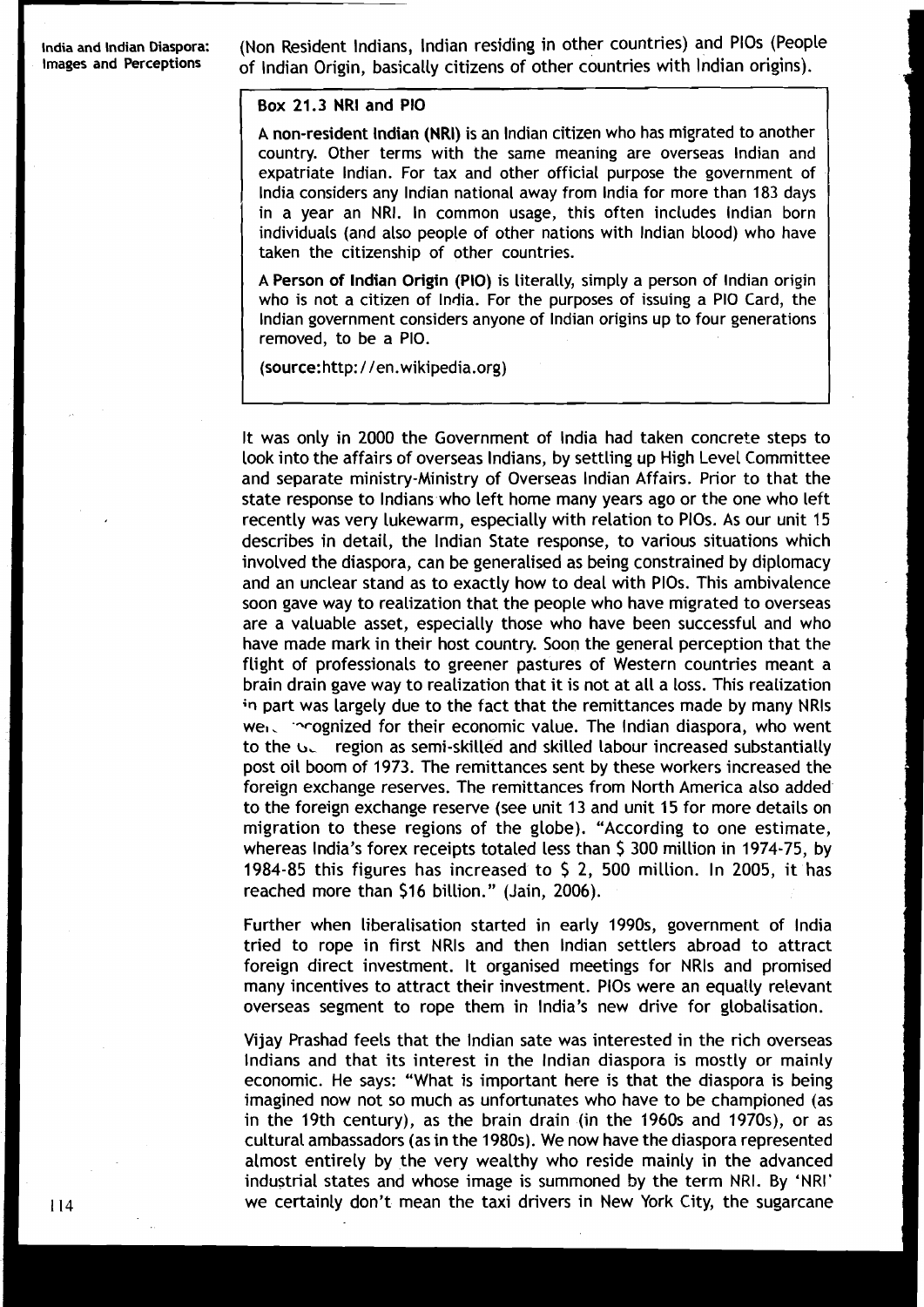workers in Guyana or the domestic servants in' the Gulf. 'NRI' now means the Hinduia clan, Sanjay Kumar and Kanwal Rekhi"(Prasad, 2004).

Popular Perception

The ambit of this perception that lndians are not just citizens of the country but include the diaspora has now further expanded to include PlOs, especially by the Bharatya Janata Party (BJP) government, who wanted to reach the global Hindu community through its offshore activities. Though People of lndian Origin have been recognized as members of larger community, the general perception among the PlOs is that they are the poor cousins in relation to the wealthy NRls.

The recent Parvasi Bharatiya Diwas though espousing to embrace all the global lndian family, including what are known as the older diasporas, namely the PlOs, have conferred only politically correct platitudes and very little actual incentives. "But dishonesty cannot always dissimulate successfully: thus the stated intention of the Government of lndia to confer the privilege of dual citizenship upon the members of the newer, affluent diasporic communities of the north, while leaving lndian communities in the Caribbean, Fiji, South Africa, Malaysia and else-where out in the cold, and this on the pretence that the older diasporic communities have not maintained much of a living connection with the mother-land, comes as no surprise"(Lal, 2004).

Reflection and Action 21.2

Highlight the perception of the lndian State on the Overseas Indians.

The discussion above has been mainly on the official position and perception about the lndian diaspora. Let us see what the everyday popular perceptions about the lndian diaspora are in the following section.

### 21.6 What lndia Thinks of the lndians Abroad

"The desire of the lndian diaspora for lndia is mirrored by the desire of lndia for its diaspora population" (Kamdar, **2004).** This fascination with the diaspora can be seen in the amount of news-space that the diaspora occupies, especially the NRI. Any news or event that relates to lndian abroad is highlighted and brought to notice to the ones back in lndia whether it is Kiran Desai winning the Booker Prize, or Lakshmi Mittal's daughter's lavish wedding or Bobby Jindal running for the elections in America. We are quick to bring this far away events in to the lndia where the NRI or PlOs identity as an lndian is reiterated. While lndia lauds the diaspora for their success it also has expectations and perceptions about them that are not always complimentary.

Ankur Bhal, a **22** year old, Fullbright student, in an interview on rediff.com says : Everyone has misconceptions about people they don't live with. People in lndia think Non-Resident lndians are promiscuous, parent-hating mongrels (http: **1 /www.rediff.com/news/2005/jan).** If not parent hating, the general representation which comes out very strongly in movies, whether they are made by lndians or lndians who live abroad, is that there is constant struggle between the first generation lndians and their second generation children. Movies such as Bend it like Beckham, or even the earlier film Bhaji *on* the Beach are evocations of this theme. The tension in some sense represents so-called lndian values versus Western values. The Western value of individuality over community or family is what is supposed to guide the lndian abroad, particularly the second generation. If not for this outright westernization, than they are at best very confused, caught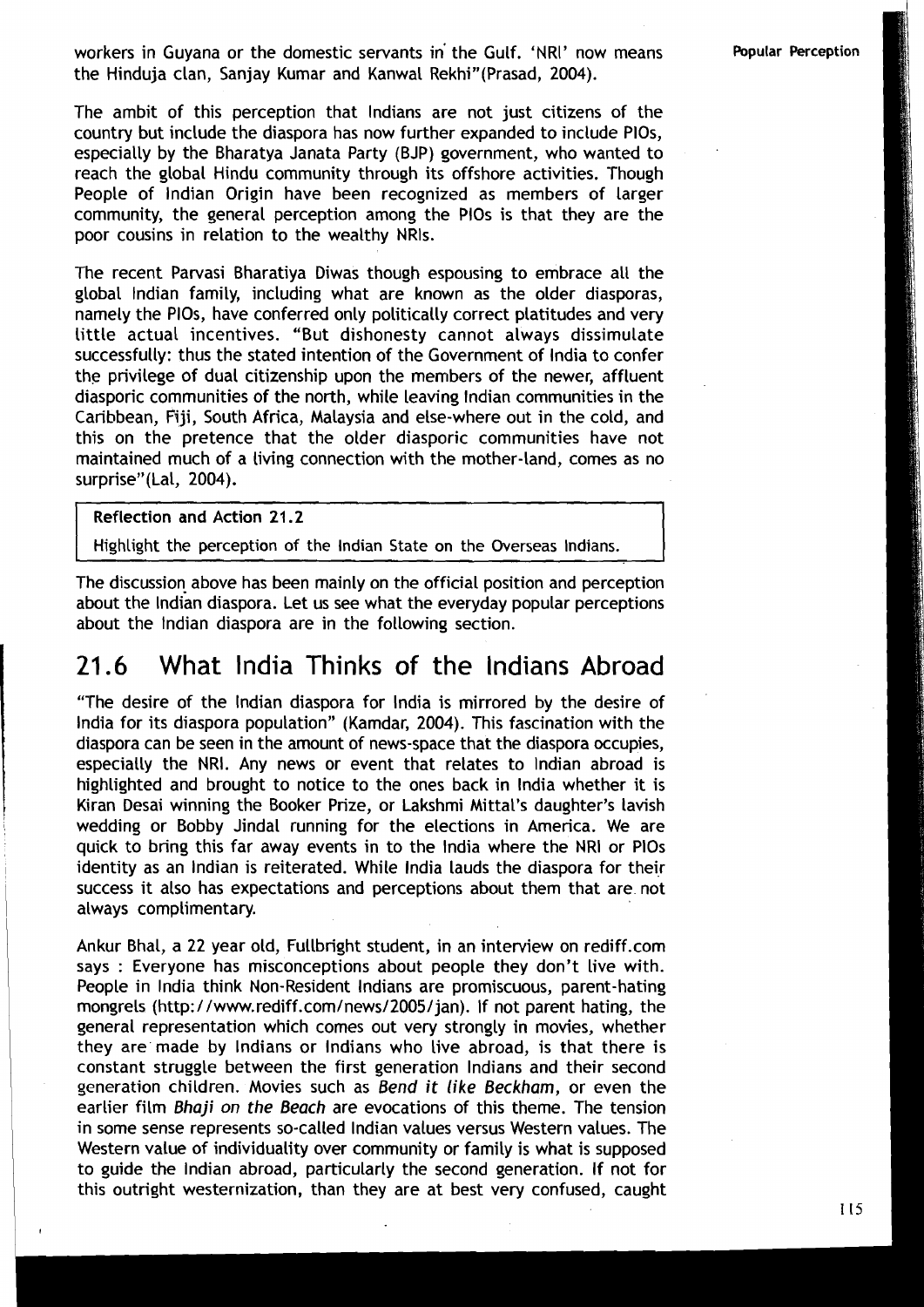**lndia and lndian Diaspora:** between the West and India; and hence acronym such as ABCD, which stands for American Born Confused Desi.

> Another perception about those who left lndia for greener pastures and to more affluent Western countries is that they have betrayed India and have not given back anything to India, Often the accusation is that those who have left never return badk to India. An NRI therefore sometimes has been called a Nonreturning Indian. And that these NRIs then are out of tune with lndia and in their occasional trips in lndia they are seen as complaining, insulating, mineral-water-drinking-accented non resident, who has lost his/her Indianess. Writing about this stereotype a Non Resdient lndian says; "Many desis, who are NRls, suddenly find themselves having to defend their Indianness. Becoming an NRI, or being labelled as an NRI is somehow thought to be an overnight transformation and you are expected to have a different take, perception on everything, and your comments on lndia are no longer correct or valid. It is like some kind of switch is flipped and a whole version of software is downloaded into your OS when you move to another country"(  $http://$ kamlabhatt. **wordpress.com/2006/02/07).**

> This caricature of the NRI as not lndian enough and therefore lacking in morals or of values of the right kind is stereotypically portrayed in many films made in lndia especially the Bollywood. In fact anyone who went abroad- vilayat (the word vilyat or bilayat is itself a corruption of Blighty which is England ) came back to lndia corrupted. Some of' the early films had these portrayal of bilayati returned lndian or foreign returned. Manoj Kumar's was famous for championing the lndian values as against the corrupt Western values, so much so that he is nicknamed Mr. Bharat, has the vilayati returned lndian who wears mini skirts , smokes and drinks regains her lndianess thanks to the hero of the movie and. then seen sporting, saree and binidi and generally behaving like a bharathiya nari - a good lndian women- in his film - Poorab aur Paschim.

> Many contemporary films too are mirroring a similar image of the NRI, starting from 'Pardes', to 'Mujhse Dosti Karoge', to 'Ramji Londonwaley', have depicted most NRls as not so good compared to Indians. Invariably, they are shown as people who get cleansed-when they return to their roots and once here they never leave. New Yorker Anitha Venkataramani put it aptly in her observation that in Bollywood the Indian-American guy is always one of two types. Either the boy is a rich, amoral and a womaniser whose parents are looking for a girl from lndia to fix him for instance Apurva Agnihotri's character in 'Pardes', or a rich MBA who only wants a girl from lndia - like Hrithik Roshan's character in 'Mujhse Dosti Karoge' or Abhishek Bachchan in 'Kuch Naa Kaho'.

> The Indian-American girl also comes in two types - rich and amoral with a serious alcohol problem - for instance Suman Ranganathan's character in 'Aa Ab Laut Chalen' and skimpily-dressed Kareena Kapoor in 'Kabhi Khushi Kabhie Gham' and Rani Mukerji in 'Kuch Kuch Hota Hai' - or rich and beautiful with a wardrobe comprising entirely of salwar-kaneezes and an affinity towards India - like Kajol's character in 'Dilwale Dulhania Le Jayenge'.

> Additionally, more often than not, it takes a hardcore character from lndia to teach 'these Americans' what the true values of life are and how only Indians understand them. In 'Pardes,' the goody two-shoes character of Arjun, played by Shah Rukh Khan, is characterised as the 'pure desi' at heart who is so moral he does not smoke or drink like the other immoral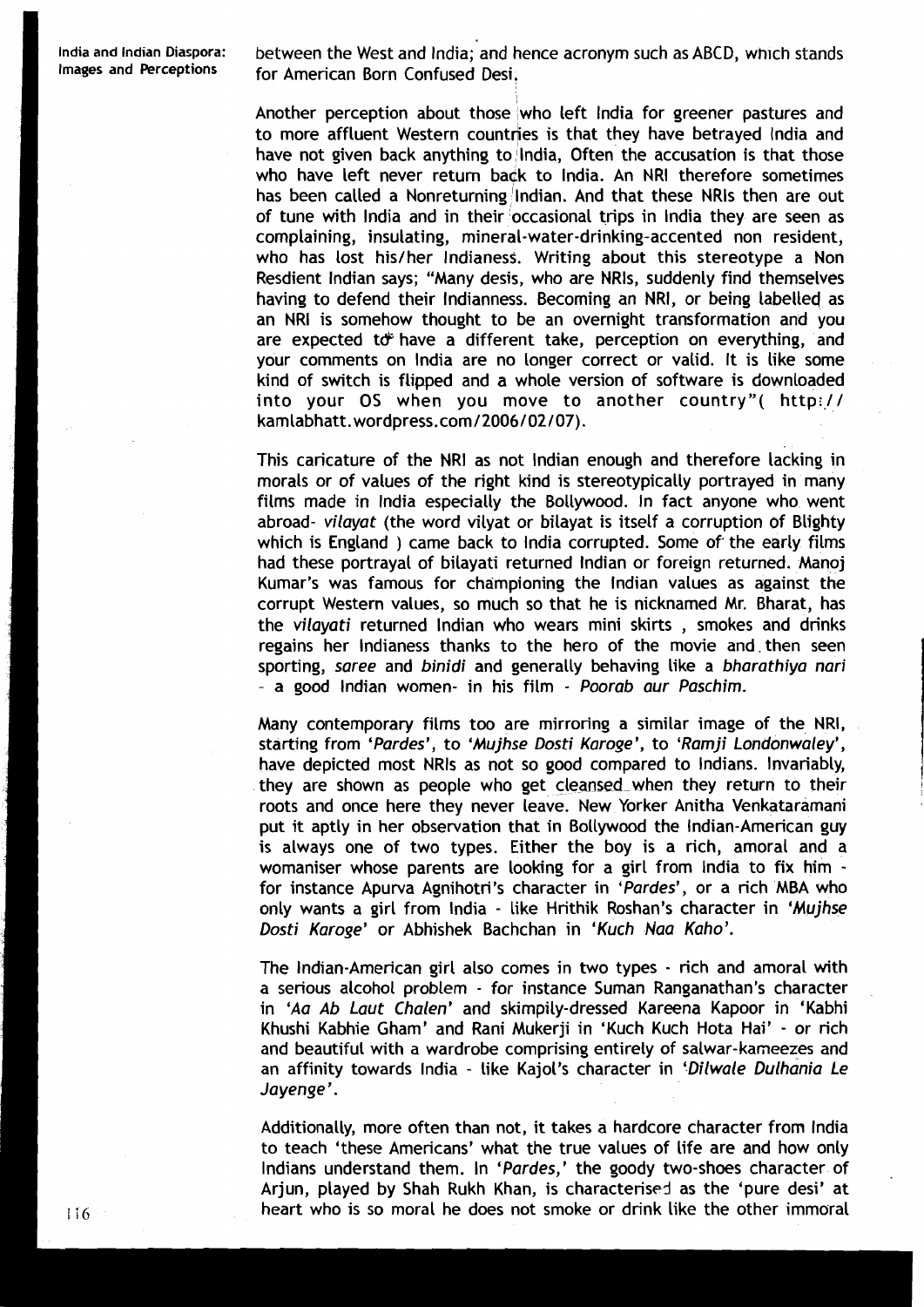Indian-Americans around him. In **'Kal** Ho Naa Ho,' we witness Aman Mathur **Popular Perception**  (Shah Rukh again) coming from lndia and teaching Naina Kapur how to 'have fun' in her life. Which consists of drinking shot after shot of hard liquor, stripping her clothes off and dancing provocatively with several men at once (http://www.mahiram.com).

### Reflection and Action **21.3**

Write an essay on what the lndians think of the lndians abroad.

With more NRls returning back to lndia and with greater interactions between home and abroad , it is possible that some of these perceptions may get more nuanced, as with most stereotypes which are based on partial truths.

### Box **21.4** Returning NRls

More and more medical professionals are giving up lucrative jobs in the USA and other adopted countries to return to lndia and join research institutes and hospitals, reveals the study by the Charities Aid Foundation of lndia (CAF). The statistics are revealing. Of some 250 research scientists working at Dr Reddy's Laboratories, 20 have returned from foreign shores. They are involved in new drug research. At Lupin Laboratories, four scientists came from the USA to join research in natural product chemistry. Ten of the 80 researchers in Nicholas Piramal have come from abroad and Wockhardt has weaned away 10 scientists for biotechnology, new drug research, chemistry and pharmacology.

According to CAF, a UK-based public trust that associates with corporate donors for social causes, this is proof of the "intensity of the reverse brain drain". The largest number of professionals is coming from the USA, where lndian doctors are the Largest foreign health professional group. This inflow is aided by the powerful Association of American Physicians of lndian origin (AAPI) comprising 35,000 physicians that interacts regularly with the Medical Council of India.Non-resident lndian (NRI) doctors support various health facilities and drives in India, including Apollo Hospitals, L.V. Prasad Eye Institute, Etc..Salaries offered to such NRI doctors in lndia have shot up, facilitating their return. Some large lndian corporate groups are hiring expatriates with packages ranging from \$250,000 to \$400,000 a year.

The study observes: "In India, they can afford luxuries they could not in the USA. The basic living conditions here are improving, research opportunities are opening up and drug companies are investing more in research."( http:/ USA. The basic tiving conditions<br>are opening up and drug compan<br>/www.tribuneindia.com/2003/)

## I 21.7 **Conclusion**

In this unit we have talked about the perceptions and stereotypes about 1 Indians in their host countries as well as what Indians who live abroad or thought of back in their home countries. We have not discussed every lndian settlement or community in detail as , it would be too voluminous and beyond the scope of this unit, however we tried to give you a comprehensive picture of some of the main images which seems to be created and perpetuated through film, literature and media, which incidentally is the theme of this block.

In trying to capture the images of lndians abroad a greater coverage has been given, not all inadvertently, to lndians settled in Western countries with its preponderance of media and hence great image producers. However we also wanted to bring to you the typical situations and problems and perceptions faced by lndians who went to Caribbean, Africa and Fiji and Malaysia to name a few. We encourage you to try and